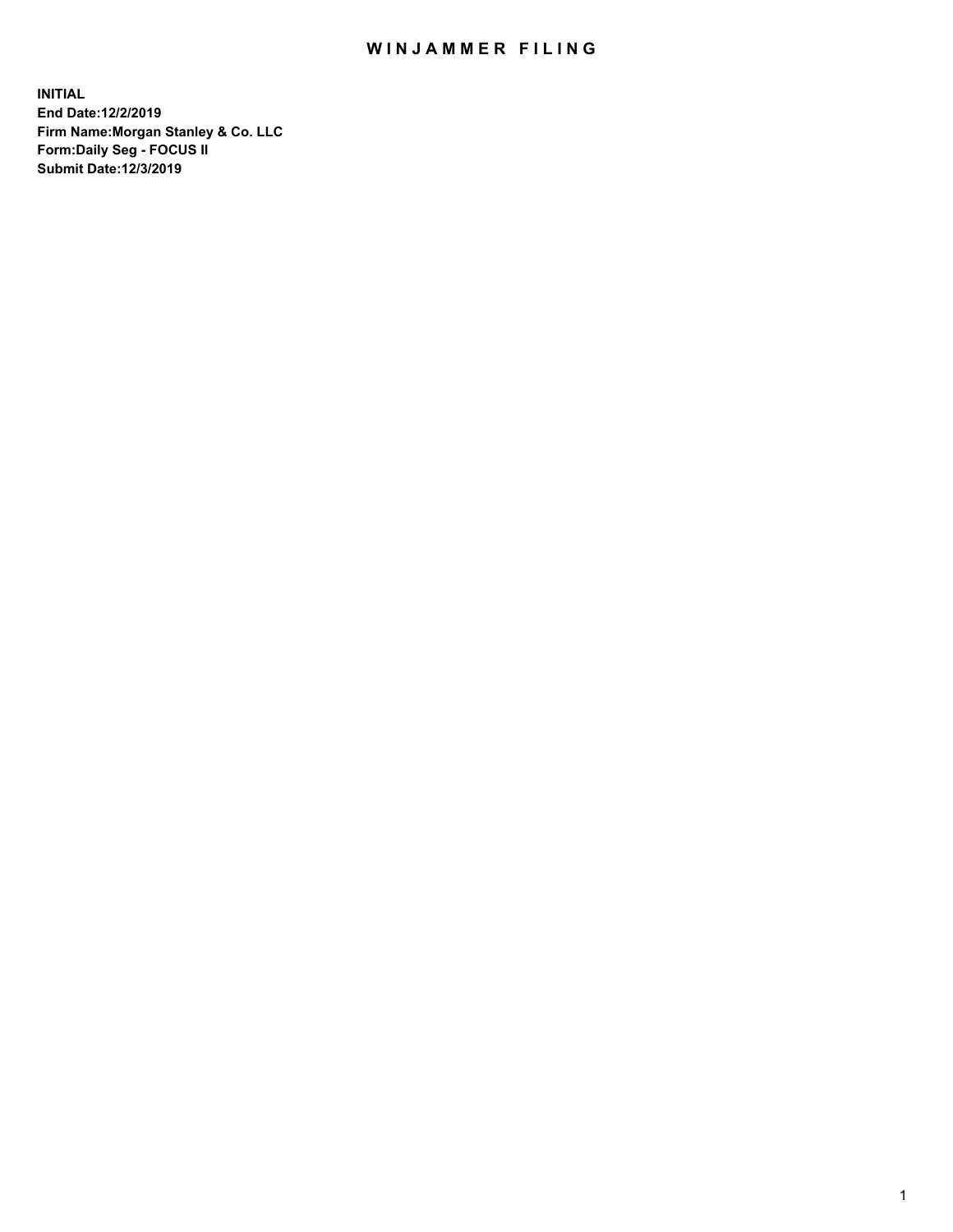**INITIAL End Date:12/2/2019 Firm Name:Morgan Stanley & Co. LLC Form:Daily Seg - FOCUS II Submit Date:12/3/2019 Daily Segregation - Cover Page**

| Name of Company                                                                                                                                                                                                                                                                                                                | Morgan Stanley & Co. LLC                                    |
|--------------------------------------------------------------------------------------------------------------------------------------------------------------------------------------------------------------------------------------------------------------------------------------------------------------------------------|-------------------------------------------------------------|
| <b>Contact Name</b>                                                                                                                                                                                                                                                                                                            | <b>Ikram Shah</b>                                           |
| <b>Contact Phone Number</b>                                                                                                                                                                                                                                                                                                    | 212-276-0963                                                |
| <b>Contact Email Address</b>                                                                                                                                                                                                                                                                                                   | lkram.shah@morganstanley.com                                |
| FCM's Customer Segregated Funds Residual Interest Target (choose one):<br>a. Minimum dollar amount: ; or<br>b. Minimum percentage of customer segregated funds required:% ; or<br>c. Dollar amount range between: and; or<br>d. Percentage range of customer segregated funds required between: % and %.                       | 235,000,000<br><u>0</u><br>00<br>0 <sub>0</sub>             |
| FCM's Customer Secured Amount Funds Residual Interest Target (choose one):<br>a. Minimum dollar amount: ; or<br>b. Minimum percentage of customer secured funds required:% ; or<br>c. Dollar amount range between: and; or<br>d. Percentage range of customer secured funds required between:% and%.                           | 140,000,000<br><u>0</u><br>0 <sub>0</sub><br>0 <sub>0</sub> |
| FCM's Cleared Swaps Customer Collateral Residual Interest Target (choose one):<br>a. Minimum dollar amount: ; or<br>b. Minimum percentage of cleared swaps customer collateral required:% ; or<br>c. Dollar amount range between: and; or<br>d. Percentage range of cleared swaps customer collateral required between:% and%. | 92,000,000<br><u>0</u><br><u>00</u><br>0 <sup>0</sup>       |

Attach supporting documents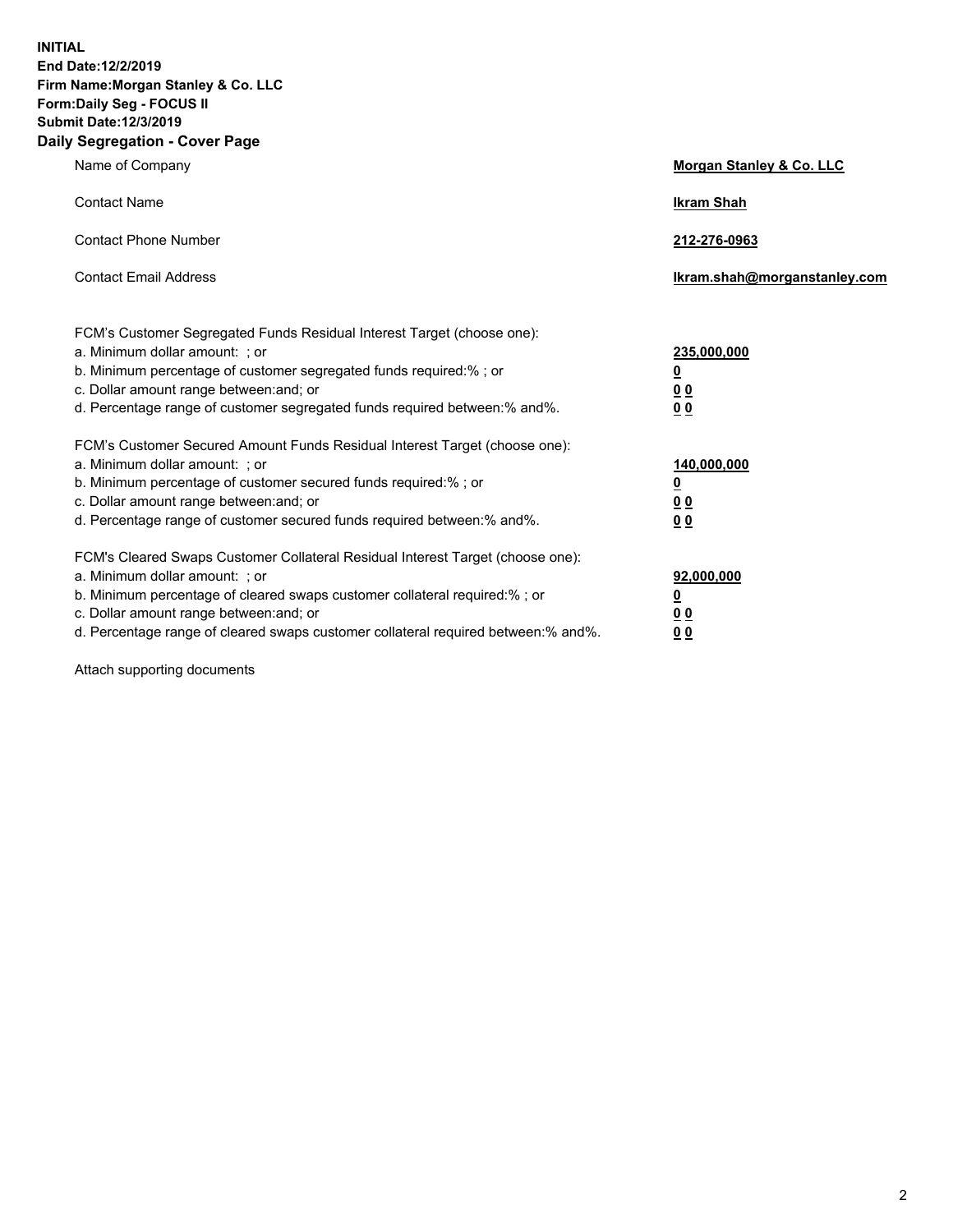## **INITIAL End Date:12/2/2019 Firm Name:Morgan Stanley & Co. LLC Form:Daily Seg - FOCUS II Submit Date:12/3/2019**

## **Daily Segregation - Secured Amounts**

| Foreign Futures and Foreign Options Secured Amounts                                         |                                                                                                                                                                                                                                                                                                                                                                                                                                                                                                                                                                                                                                                                                                                                                                                                                                                                                                                                                                                                                                                                                                                                                                                                                                                                                                                                                                                                                                                                                                                                                                                                                                                                                                                                                                                                                                                                                                                                                                                                                                                                                                                                   |
|---------------------------------------------------------------------------------------------|-----------------------------------------------------------------------------------------------------------------------------------------------------------------------------------------------------------------------------------------------------------------------------------------------------------------------------------------------------------------------------------------------------------------------------------------------------------------------------------------------------------------------------------------------------------------------------------------------------------------------------------------------------------------------------------------------------------------------------------------------------------------------------------------------------------------------------------------------------------------------------------------------------------------------------------------------------------------------------------------------------------------------------------------------------------------------------------------------------------------------------------------------------------------------------------------------------------------------------------------------------------------------------------------------------------------------------------------------------------------------------------------------------------------------------------------------------------------------------------------------------------------------------------------------------------------------------------------------------------------------------------------------------------------------------------------------------------------------------------------------------------------------------------------------------------------------------------------------------------------------------------------------------------------------------------------------------------------------------------------------------------------------------------------------------------------------------------------------------------------------------------|
|                                                                                             | $0$ [7305]                                                                                                                                                                                                                                                                                                                                                                                                                                                                                                                                                                                                                                                                                                                                                                                                                                                                                                                                                                                                                                                                                                                                                                                                                                                                                                                                                                                                                                                                                                                                                                                                                                                                                                                                                                                                                                                                                                                                                                                                                                                                                                                        |
|                                                                                             |                                                                                                                                                                                                                                                                                                                                                                                                                                                                                                                                                                                                                                                                                                                                                                                                                                                                                                                                                                                                                                                                                                                                                                                                                                                                                                                                                                                                                                                                                                                                                                                                                                                                                                                                                                                                                                                                                                                                                                                                                                                                                                                                   |
|                                                                                             |                                                                                                                                                                                                                                                                                                                                                                                                                                                                                                                                                                                                                                                                                                                                                                                                                                                                                                                                                                                                                                                                                                                                                                                                                                                                                                                                                                                                                                                                                                                                                                                                                                                                                                                                                                                                                                                                                                                                                                                                                                                                                                                                   |
|                                                                                             | 2,561,143,372 [7315]                                                                                                                                                                                                                                                                                                                                                                                                                                                                                                                                                                                                                                                                                                                                                                                                                                                                                                                                                                                                                                                                                                                                                                                                                                                                                                                                                                                                                                                                                                                                                                                                                                                                                                                                                                                                                                                                                                                                                                                                                                                                                                              |
|                                                                                             | 2,337,552,936 [7317]                                                                                                                                                                                                                                                                                                                                                                                                                                                                                                                                                                                                                                                                                                                                                                                                                                                                                                                                                                                                                                                                                                                                                                                                                                                                                                                                                                                                                                                                                                                                                                                                                                                                                                                                                                                                                                                                                                                                                                                                                                                                                                              |
|                                                                                             | 309, 342, 745 [7325]                                                                                                                                                                                                                                                                                                                                                                                                                                                                                                                                                                                                                                                                                                                                                                                                                                                                                                                                                                                                                                                                                                                                                                                                                                                                                                                                                                                                                                                                                                                                                                                                                                                                                                                                                                                                                                                                                                                                                                                                                                                                                                              |
|                                                                                             |                                                                                                                                                                                                                                                                                                                                                                                                                                                                                                                                                                                                                                                                                                                                                                                                                                                                                                                                                                                                                                                                                                                                                                                                                                                                                                                                                                                                                                                                                                                                                                                                                                                                                                                                                                                                                                                                                                                                                                                                                                                                                                                                   |
|                                                                                             | 6,107,712 [7335]                                                                                                                                                                                                                                                                                                                                                                                                                                                                                                                                                                                                                                                                                                                                                                                                                                                                                                                                                                                                                                                                                                                                                                                                                                                                                                                                                                                                                                                                                                                                                                                                                                                                                                                                                                                                                                                                                                                                                                                                                                                                                                                  |
|                                                                                             | -8,840,988 [7337]                                                                                                                                                                                                                                                                                                                                                                                                                                                                                                                                                                                                                                                                                                                                                                                                                                                                                                                                                                                                                                                                                                                                                                                                                                                                                                                                                                                                                                                                                                                                                                                                                                                                                                                                                                                                                                                                                                                                                                                                                                                                                                                 |
|                                                                                             | 5,205,305,777 [7345]                                                                                                                                                                                                                                                                                                                                                                                                                                                                                                                                                                                                                                                                                                                                                                                                                                                                                                                                                                                                                                                                                                                                                                                                                                                                                                                                                                                                                                                                                                                                                                                                                                                                                                                                                                                                                                                                                                                                                                                                                                                                                                              |
|                                                                                             | 159,290,642 [7351]                                                                                                                                                                                                                                                                                                                                                                                                                                                                                                                                                                                                                                                                                                                                                                                                                                                                                                                                                                                                                                                                                                                                                                                                                                                                                                                                                                                                                                                                                                                                                                                                                                                                                                                                                                                                                                                                                                                                                                                                                                                                                                                |
|                                                                                             | -158,623,407 [7352] 667,235 [7354]                                                                                                                                                                                                                                                                                                                                                                                                                                                                                                                                                                                                                                                                                                                                                                                                                                                                                                                                                                                                                                                                                                                                                                                                                                                                                                                                                                                                                                                                                                                                                                                                                                                                                                                                                                                                                                                                                                                                                                                                                                                                                                |
| Method (add lines 4 and 5)                                                                  | 5,205,973,012 [7355]                                                                                                                                                                                                                                                                                                                                                                                                                                                                                                                                                                                                                                                                                                                                                                                                                                                                                                                                                                                                                                                                                                                                                                                                                                                                                                                                                                                                                                                                                                                                                                                                                                                                                                                                                                                                                                                                                                                                                                                                                                                                                                              |
| Greater of amount required to be set aside pursuant to foreign jurisdiction (above) or line | 5,205,973,012 [7360]                                                                                                                                                                                                                                                                                                                                                                                                                                                                                                                                                                                                                                                                                                                                                                                                                                                                                                                                                                                                                                                                                                                                                                                                                                                                                                                                                                                                                                                                                                                                                                                                                                                                                                                                                                                                                                                                                                                                                                                                                                                                                                              |
| 6.                                                                                          |                                                                                                                                                                                                                                                                                                                                                                                                                                                                                                                                                                                                                                                                                                                                                                                                                                                                                                                                                                                                                                                                                                                                                                                                                                                                                                                                                                                                                                                                                                                                                                                                                                                                                                                                                                                                                                                                                                                                                                                                                                                                                                                                   |
|                                                                                             |                                                                                                                                                                                                                                                                                                                                                                                                                                                                                                                                                                                                                                                                                                                                                                                                                                                                                                                                                                                                                                                                                                                                                                                                                                                                                                                                                                                                                                                                                                                                                                                                                                                                                                                                                                                                                                                                                                                                                                                                                                                                                                                                   |
| Cash in banks                                                                               |                                                                                                                                                                                                                                                                                                                                                                                                                                                                                                                                                                                                                                                                                                                                                                                                                                                                                                                                                                                                                                                                                                                                                                                                                                                                                                                                                                                                                                                                                                                                                                                                                                                                                                                                                                                                                                                                                                                                                                                                                                                                                                                                   |
|                                                                                             | 358,520,760 [7500]                                                                                                                                                                                                                                                                                                                                                                                                                                                                                                                                                                                                                                                                                                                                                                                                                                                                                                                                                                                                                                                                                                                                                                                                                                                                                                                                                                                                                                                                                                                                                                                                                                                                                                                                                                                                                                                                                                                                                                                                                                                                                                                |
|                                                                                             | 453,016,083 [7520] 811,536,843                                                                                                                                                                                                                                                                                                                                                                                                                                                                                                                                                                                                                                                                                                                                                                                                                                                                                                                                                                                                                                                                                                                                                                                                                                                                                                                                                                                                                                                                                                                                                                                                                                                                                                                                                                                                                                                                                                                                                                                                                                                                                                    |
|                                                                                             | [7530]                                                                                                                                                                                                                                                                                                                                                                                                                                                                                                                                                                                                                                                                                                                                                                                                                                                                                                                                                                                                                                                                                                                                                                                                                                                                                                                                                                                                                                                                                                                                                                                                                                                                                                                                                                                                                                                                                                                                                                                                                                                                                                                            |
|                                                                                             |                                                                                                                                                                                                                                                                                                                                                                                                                                                                                                                                                                                                                                                                                                                                                                                                                                                                                                                                                                                                                                                                                                                                                                                                                                                                                                                                                                                                                                                                                                                                                                                                                                                                                                                                                                                                                                                                                                                                                                                                                                                                                                                                   |
|                                                                                             | 517,278,687 [7540]                                                                                                                                                                                                                                                                                                                                                                                                                                                                                                                                                                                                                                                                                                                                                                                                                                                                                                                                                                                                                                                                                                                                                                                                                                                                                                                                                                                                                                                                                                                                                                                                                                                                                                                                                                                                                                                                                                                                                                                                                                                                                                                |
|                                                                                             | 0 [7560] 517,278,687 [7570]                                                                                                                                                                                                                                                                                                                                                                                                                                                                                                                                                                                                                                                                                                                                                                                                                                                                                                                                                                                                                                                                                                                                                                                                                                                                                                                                                                                                                                                                                                                                                                                                                                                                                                                                                                                                                                                                                                                                                                                                                                                                                                       |
|                                                                                             |                                                                                                                                                                                                                                                                                                                                                                                                                                                                                                                                                                                                                                                                                                                                                                                                                                                                                                                                                                                                                                                                                                                                                                                                                                                                                                                                                                                                                                                                                                                                                                                                                                                                                                                                                                                                                                                                                                                                                                                                                                                                                                                                   |
|                                                                                             | 8,067,610 [7580]                                                                                                                                                                                                                                                                                                                                                                                                                                                                                                                                                                                                                                                                                                                                                                                                                                                                                                                                                                                                                                                                                                                                                                                                                                                                                                                                                                                                                                                                                                                                                                                                                                                                                                                                                                                                                                                                                                                                                                                                                                                                                                                  |
|                                                                                             | $0$ [7590]                                                                                                                                                                                                                                                                                                                                                                                                                                                                                                                                                                                                                                                                                                                                                                                                                                                                                                                                                                                                                                                                                                                                                                                                                                                                                                                                                                                                                                                                                                                                                                                                                                                                                                                                                                                                                                                                                                                                                                                                                                                                                                                        |
|                                                                                             | -635,714 [7600]                                                                                                                                                                                                                                                                                                                                                                                                                                                                                                                                                                                                                                                                                                                                                                                                                                                                                                                                                                                                                                                                                                                                                                                                                                                                                                                                                                                                                                                                                                                                                                                                                                                                                                                                                                                                                                                                                                                                                                                                                                                                                                                   |
|                                                                                             | $0$ [7610]                                                                                                                                                                                                                                                                                                                                                                                                                                                                                                                                                                                                                                                                                                                                                                                                                                                                                                                                                                                                                                                                                                                                                                                                                                                                                                                                                                                                                                                                                                                                                                                                                                                                                                                                                                                                                                                                                                                                                                                                                                                                                                                        |
|                                                                                             | 0 [7615] 7,431,896 [7620]                                                                                                                                                                                                                                                                                                                                                                                                                                                                                                                                                                                                                                                                                                                                                                                                                                                                                                                                                                                                                                                                                                                                                                                                                                                                                                                                                                                                                                                                                                                                                                                                                                                                                                                                                                                                                                                                                                                                                                                                                                                                                                         |
|                                                                                             |                                                                                                                                                                                                                                                                                                                                                                                                                                                                                                                                                                                                                                                                                                                                                                                                                                                                                                                                                                                                                                                                                                                                                                                                                                                                                                                                                                                                                                                                                                                                                                                                                                                                                                                                                                                                                                                                                                                                                                                                                                                                                                                                   |
|                                                                                             | $0$ [7640]                                                                                                                                                                                                                                                                                                                                                                                                                                                                                                                                                                                                                                                                                                                                                                                                                                                                                                                                                                                                                                                                                                                                                                                                                                                                                                                                                                                                                                                                                                                                                                                                                                                                                                                                                                                                                                                                                                                                                                                                                                                                                                                        |
|                                                                                             | $0$ [7650]                                                                                                                                                                                                                                                                                                                                                                                                                                                                                                                                                                                                                                                                                                                                                                                                                                                                                                                                                                                                                                                                                                                                                                                                                                                                                                                                                                                                                                                                                                                                                                                                                                                                                                                                                                                                                                                                                                                                                                                                                                                                                                                        |
|                                                                                             | $0$ [7660]                                                                                                                                                                                                                                                                                                                                                                                                                                                                                                                                                                                                                                                                                                                                                                                                                                                                                                                                                                                                                                                                                                                                                                                                                                                                                                                                                                                                                                                                                                                                                                                                                                                                                                                                                                                                                                                                                                                                                                                                                                                                                                                        |
|                                                                                             | $0$ [7670]                                                                                                                                                                                                                                                                                                                                                                                                                                                                                                                                                                                                                                                                                                                                                                                                                                                                                                                                                                                                                                                                                                                                                                                                                                                                                                                                                                                                                                                                                                                                                                                                                                                                                                                                                                                                                                                                                                                                                                                                                                                                                                                        |
|                                                                                             | 0 [7675] 0 [7680]                                                                                                                                                                                                                                                                                                                                                                                                                                                                                                                                                                                                                                                                                                                                                                                                                                                                                                                                                                                                                                                                                                                                                                                                                                                                                                                                                                                                                                                                                                                                                                                                                                                                                                                                                                                                                                                                                                                                                                                                                                                                                                                 |
|                                                                                             |                                                                                                                                                                                                                                                                                                                                                                                                                                                                                                                                                                                                                                                                                                                                                                                                                                                                                                                                                                                                                                                                                                                                                                                                                                                                                                                                                                                                                                                                                                                                                                                                                                                                                                                                                                                                                                                                                                                                                                                                                                                                                                                                   |
|                                                                                             | 1,976,877,993 [7700]                                                                                                                                                                                                                                                                                                                                                                                                                                                                                                                                                                                                                                                                                                                                                                                                                                                                                                                                                                                                                                                                                                                                                                                                                                                                                                                                                                                                                                                                                                                                                                                                                                                                                                                                                                                                                                                                                                                                                                                                                                                                                                              |
|                                                                                             | 1,820,274,249 [7710]                                                                                                                                                                                                                                                                                                                                                                                                                                                                                                                                                                                                                                                                                                                                                                                                                                                                                                                                                                                                                                                                                                                                                                                                                                                                                                                                                                                                                                                                                                                                                                                                                                                                                                                                                                                                                                                                                                                                                                                                                                                                                                              |
|                                                                                             | 309,978,459 [7720]                                                                                                                                                                                                                                                                                                                                                                                                                                                                                                                                                                                                                                                                                                                                                                                                                                                                                                                                                                                                                                                                                                                                                                                                                                                                                                                                                                                                                                                                                                                                                                                                                                                                                                                                                                                                                                                                                                                                                                                                                                                                                                                |
|                                                                                             | 6,107,712 [7730]                                                                                                                                                                                                                                                                                                                                                                                                                                                                                                                                                                                                                                                                                                                                                                                                                                                                                                                                                                                                                                                                                                                                                                                                                                                                                                                                                                                                                                                                                                                                                                                                                                                                                                                                                                                                                                                                                                                                                                                                                                                                                                                  |
|                                                                                             | -8,840,988 [7735] 4,104,397,425<br>$[7740]$                                                                                                                                                                                                                                                                                                                                                                                                                                                                                                                                                                                                                                                                                                                                                                                                                                                                                                                                                                                                                                                                                                                                                                                                                                                                                                                                                                                                                                                                                                                                                                                                                                                                                                                                                                                                                                                                                                                                                                                                                                                                                       |
|                                                                                             | $0$ [7760]                                                                                                                                                                                                                                                                                                                                                                                                                                                                                                                                                                                                                                                                                                                                                                                                                                                                                                                                                                                                                                                                                                                                                                                                                                                                                                                                                                                                                                                                                                                                                                                                                                                                                                                                                                                                                                                                                                                                                                                                                                                                                                                        |
|                                                                                             | $0$ [7765]                                                                                                                                                                                                                                                                                                                                                                                                                                                                                                                                                                                                                                                                                                                                                                                                                                                                                                                                                                                                                                                                                                                                                                                                                                                                                                                                                                                                                                                                                                                                                                                                                                                                                                                                                                                                                                                                                                                                                                                                                                                                                                                        |
|                                                                                             | 5,440,644,851 [7770]                                                                                                                                                                                                                                                                                                                                                                                                                                                                                                                                                                                                                                                                                                                                                                                                                                                                                                                                                                                                                                                                                                                                                                                                                                                                                                                                                                                                                                                                                                                                                                                                                                                                                                                                                                                                                                                                                                                                                                                                                                                                                                              |
|                                                                                             | 234,671,839 [7380]                                                                                                                                                                                                                                                                                                                                                                                                                                                                                                                                                                                                                                                                                                                                                                                                                                                                                                                                                                                                                                                                                                                                                                                                                                                                                                                                                                                                                                                                                                                                                                                                                                                                                                                                                                                                                                                                                                                                                                                                                                                                                                                |
| Page 1 from Line 8)                                                                         |                                                                                                                                                                                                                                                                                                                                                                                                                                                                                                                                                                                                                                                                                                                                                                                                                                                                                                                                                                                                                                                                                                                                                                                                                                                                                                                                                                                                                                                                                                                                                                                                                                                                                                                                                                                                                                                                                                                                                                                                                                                                                                                                   |
| Management Target Amount for Excess funds in separate section 30.7 accounts                 | 140,000,000 [7780]                                                                                                                                                                                                                                                                                                                                                                                                                                                                                                                                                                                                                                                                                                                                                                                                                                                                                                                                                                                                                                                                                                                                                                                                                                                                                                                                                                                                                                                                                                                                                                                                                                                                                                                                                                                                                                                                                                                                                                                                                                                                                                                |
|                                                                                             | Amount required to be set aside pursuant to law, rule or regulation of a foreign<br>government or a rule of a self-regulatory organization authorized thereunder<br>Net ledger balance - Foreign Futures and Foreign Option Trading - All Customers<br>A. Cash<br>B. Securities (at market)<br>Net unrealized profit (loss) in open futures contracts traded on a foreign board of trade<br>Exchange traded options<br>a. Market value of open option contracts purchased on a foreign board of trade<br>b. Market value of open contracts granted (sold) on a foreign board of trade<br>Net equity (deficit) (add lines 1.2. and 3.)<br>Account liquidating to a deficit and account with a debit balances - gross amount<br>Less: amount offset by customer owned securities<br>Amount required to be set aside as the secured amount - Net Liquidating Equity<br>FUNDS DEPOSITED IN SEPARATE REGULATION 30.7 ACCOUNTS<br>A. Banks located in the United States<br>B. Other banks qualified under Regulation 30.7<br>Securities<br>A. In safekeeping with banks located in the United States<br>B. In safekeeping with other banks qualified under Regulation 30.7<br>Equities with registered futures commission merchants<br>A. Cash<br><b>B.</b> Securities<br>C. Unrealized gain (loss) on open futures contracts<br>D. Value of long option contracts<br>E. Value of short option contracts<br>Amounts held by clearing organizations of foreign boards of trade<br>A. Cash<br><b>B.</b> Securities<br>C. Amount due to (from) clearing organization - daily variation<br>D. Value of long option contracts<br>E. Value of short option contracts<br>Amounts held by members of foreign boards of trade<br>A. Cash<br><b>B.</b> Securities<br>C. Unrealized gain (loss) on open futures contracts<br>D. Value of long option contracts<br>E. Value of short option contracts<br>Amounts with other depositories designated by a foreign board of trade<br>Segregated funds on hand<br>Total funds in separate section 30.7 accounts<br>Excess (deficiency) Set Aside for Secured Amount (subtract line 7 Secured Statement |

11. Excess (deficiency) funds in separate 30.7 accounts over (under) Management Target **94,671,839** [7785]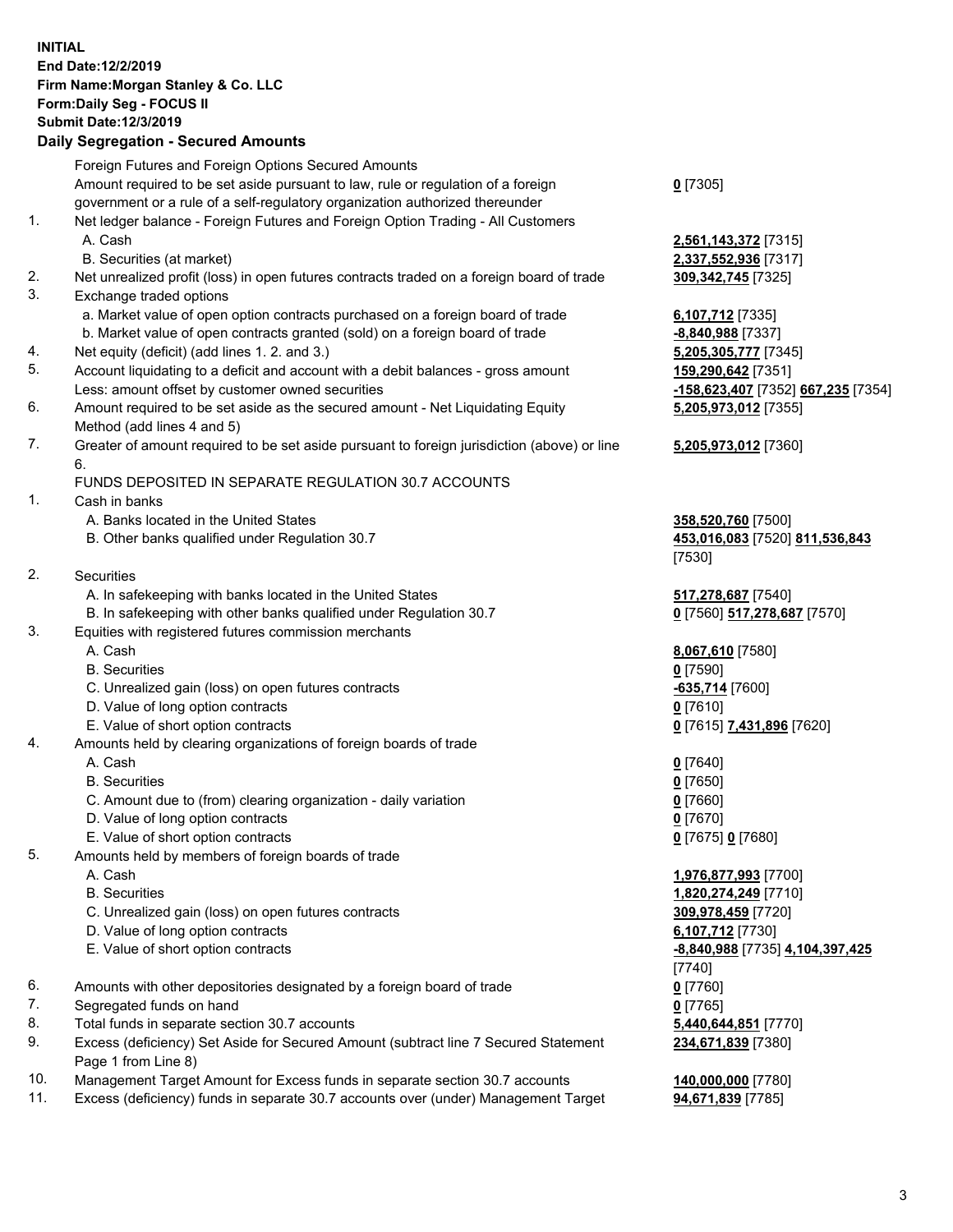**INITIAL End Date:12/2/2019 Firm Name:Morgan Stanley & Co. LLC Form:Daily Seg - FOCUS II Submit Date:12/3/2019 Daily Segregation - Segregation Statement** SEGREGATION REQUIREMENTS(Section 4d(2) of the CEAct) 1. Net ledger balance A. Cash **9,352,067,921** [7010] B. Securities (at market) **6,220,561,060** [7020] 2. Net unrealized profit (loss) in open futures contracts traded on a contract market **401,409,173** [7030] 3. Exchange traded options A. Add market value of open option contracts purchased on a contract market **317,071,998** [7032] B. Deduct market value of open option contracts granted (sold) on a contract market **-233,010,633** [7033] 4. Net equity (deficit) (add lines 1, 2 and 3) **16,058,099,519** [7040] 5. Accounts liquidating to a deficit and accounts with debit balances - gross amount **658,619,416** [7045] Less: amount offset by customer securities **-648,388,691** [7047] **10,230,725** [7050] 6. Amount required to be segregated (add lines 4 and 5) **16,068,330,244** [7060] FUNDS IN SEGREGATED ACCOUNTS 7. Deposited in segregated funds bank accounts A. Cash **3,304,939,149** [7070] B. Securities representing investments of customers' funds (at market) **0** [7080] C. Securities held for particular customers or option customers in lieu of cash (at market) **770,494,267** [7090] 8. Margins on deposit with derivatives clearing organizations of contract markets A. Cash **6,907,414,536** [7100] B. Securities representing investments of customers' funds (at market) **0** [7110] C. Securities held for particular customers or option customers in lieu of cash (at market) **5,450,066,793** [7120] 9. Net settlement from (to) derivatives clearing organizations of contract markets **-179,237,248** [7130] 10. Exchange traded options A. Value of open long option contracts **317,071,998** [7132] B. Value of open short option contracts **-233,010,633** [7133] 11. Net equities with other FCMs A. Net liquidating equity **11,652,584** [7140] B. Securities representing investments of customers' funds (at market) **0** [7160] C. Securities held for particular customers or option customers in lieu of cash (at market) **0** [7170] 12. Segregated funds on hand **0** [7150] 13. Total amount in segregation (add lines 7 through 12) **16,349,391,446** [7180] 14. Excess (deficiency) funds in segregation (subtract line 6 from line 13) **281,061,202** [7190] 15. Management Target Amount for Excess funds in segregation **235,000,000** [7194]

16. Excess (deficiency) funds in segregation over (under) Management Target Amount Excess

**46,061,202** [7198]